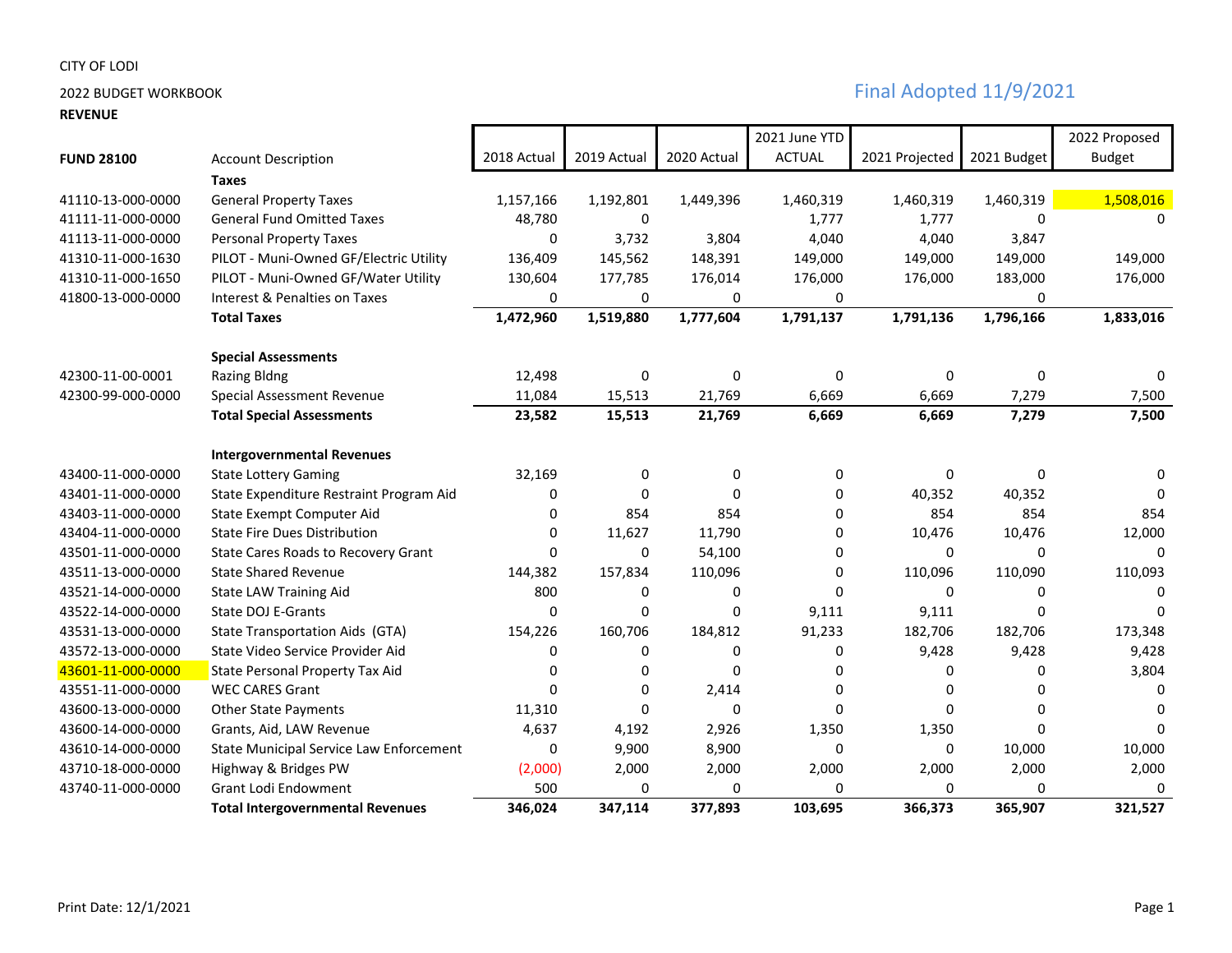## **REVENUE**

|                   |                                            |              |             |             | 2021 June YTD |                |             | 2022 Proposed |
|-------------------|--------------------------------------------|--------------|-------------|-------------|---------------|----------------|-------------|---------------|
| <b>FUND 28100</b> | <b>Account Description</b>                 | 2018 Actual  | 2019 Actual | 2020 Actual | <b>ACTUAL</b> | 2021 Projected | 2021 Budget | <b>Budget</b> |
|                   | <b>Licenses and Permits</b>                |              |             |             |               |                |             |               |
| 44111-13-000-0000 | Liquor & Beer Licenses                     | 8,700        | 8,400       | 9,000       | 9,000         | 9,000          | 8,400       | 9,000         |
| 44112-13-000-0000 | <b>Operator Licenses</b>                   | 5,080        | 3,915       | 3,875       | 4,760         | 4,760          | 2,700       | 4,000         |
| 44121-13-000-0000 | <b>Amusement Device Licenses</b>           | 255          | 240         | 270         | 255           | 255            | 270         | 250           |
| 44122-13-000-0000 | Cigarette Licenses                         | 800          | 700         | 800         | 800           | 800            | 700         | 800           |
| 44123-13-000-0000 | Cable TV Franchise                         | 29,273       | 28,527      | 24,208      | 10,223        | 20,446         | 28,285      | 25,000        |
| 44202-13-000-0000 | Dog & Cat Licenses                         | 1,988        | 2,371       | 2,136       | 1,498         | 1,900          | 1,900       | 1,900         |
| 44311-17-000-0000 | <b>Bldg Permits- Single Family</b>         | 24,957       | 15,510      | 14,333      | 5,357         | 10,713         | 11,000      | 10,500        |
| 44312-17-000-0000 | <b>Bldg Permits - Duplex</b>               | 0            | 0           | 1,884       | 2,323         | 2,323          | 0           | $\Omega$      |
| 44313-17-000-0000 | Bldg Permits- Multi-Family                 | 0            | $\Omega$    | $\Omega$    | 0             | $\mathbf{0}$   | 0           | $\Omega$      |
| 44314-17-000-0000 | Bldg Permits- Commercial/Industri          | $\mathbf{0}$ | $\Omega$    | $\Omega$    | $\Omega$      | $\Omega$       | 0           | $\Omega$      |
| 44315-17-000-0000 | Bldg Permits- Residential-Alter/A          | 18,889       | 3,295       | 3,896       | 4,229         | 4,229          | 3,000       | 3,000         |
| 44316-17-000-0000 | Bldg Permits- Comm/Industr-Alter/Addt      | 425          | 874         | 3,231       | 278           | 278            | 2,500       | 1,500         |
| 44317-17-000-0000 | Bldg Permits- State Seal Fee               | 1,600        | 900         | 440         | 200           | 200            | 500         | 250           |
| 44318-17-000-0000 | Driveway Fee                               | 0            | 250         | 550         | 250           | 250            | 200         | 200           |
| 44319-17-000-0000 | Sidewalk Fee                               | 0            | 150         | 330         | 150           | 150            | 120         | 150           |
| 44321-17-000-0000 | Occupancy Fee                              | 0            | 150         | 330         | 150           | 150            | 120         | 150           |
| 44322-17-000-0000 | Sign Permit Fee                            | 0            | 0           | 300         | 150           | 150            | 0           | $\Omega$      |
| 44350-17-000-0000 | Plan Review/Approval Fee                   | 0            | 450         | 990         | 450           | 450            | 360         | 450           |
| 44360-18-000-0000 | <b>Street Opening Permits</b>              | 0            | 0           | 0           | 0             | 0              | 0           | 0             |
| 44400-17-000-0000 | Zoning Permits & Inspection Fees           | 1,550        | 5,050       | 2,000       | 1,900         | 1,900          | 1,500       | 2,000         |
| 44401-17-000-0000 | Zoning Permits/New Construction            | 0            | 250         | 550         | 250           | 250            | 0           | 250           |
| 44900-14-000-0000 | Law Enforcement Fees                       | 379          | 690         | 18          | 214           | 214            | 500         | 250           |
| 44900-14-000-5085 | Vehicle Registration & Titles              | 597          | 471         | 189         | 137           | 137            | 200         | 150           |
| 44901-11-000-0000 | Special Events General Fund                | 0            | 350         | 0           | 200           | 200            | 25          | 200           |
|                   | <b>Total Licenses and Permits</b>          | 94,492       | 72,543      | 69,330      | 42,773        | 58,755         | 62,280      | 60,000        |
|                   | <b>Fines, Forfeits and Penalties</b>       |              |             |             |               |                |             |               |
| 45102-11-000-0000 | Snow & Ice Removal                         | 0            | 0           | 0           | 1,775         | 1,775          | 0           | 0             |
| 45110-14-000-0000 | <b>Court Penalties &amp; Costs</b>         | 29,046       | 29,362      | 23,404      | 12,453        | 24,906         | 27,000      | 25,000        |
| 45130-14-000-0000 | <b>Parking Violations</b>                  | 785          | 2,615       | 1,980       | 2,875         | 2,875          | 2,700       | 2,700         |
| 45200-11-000-0000 | Awards & Damages                           | 0            | 0           | 40,676      | 17            | 17             | 0           | 0             |
|                   | <b>Total Fines, Forfeits and Penalties</b> | 29,831       | 31,977      | 66,060      | 17,120        | 29,573         | 29,700      | 27,700        |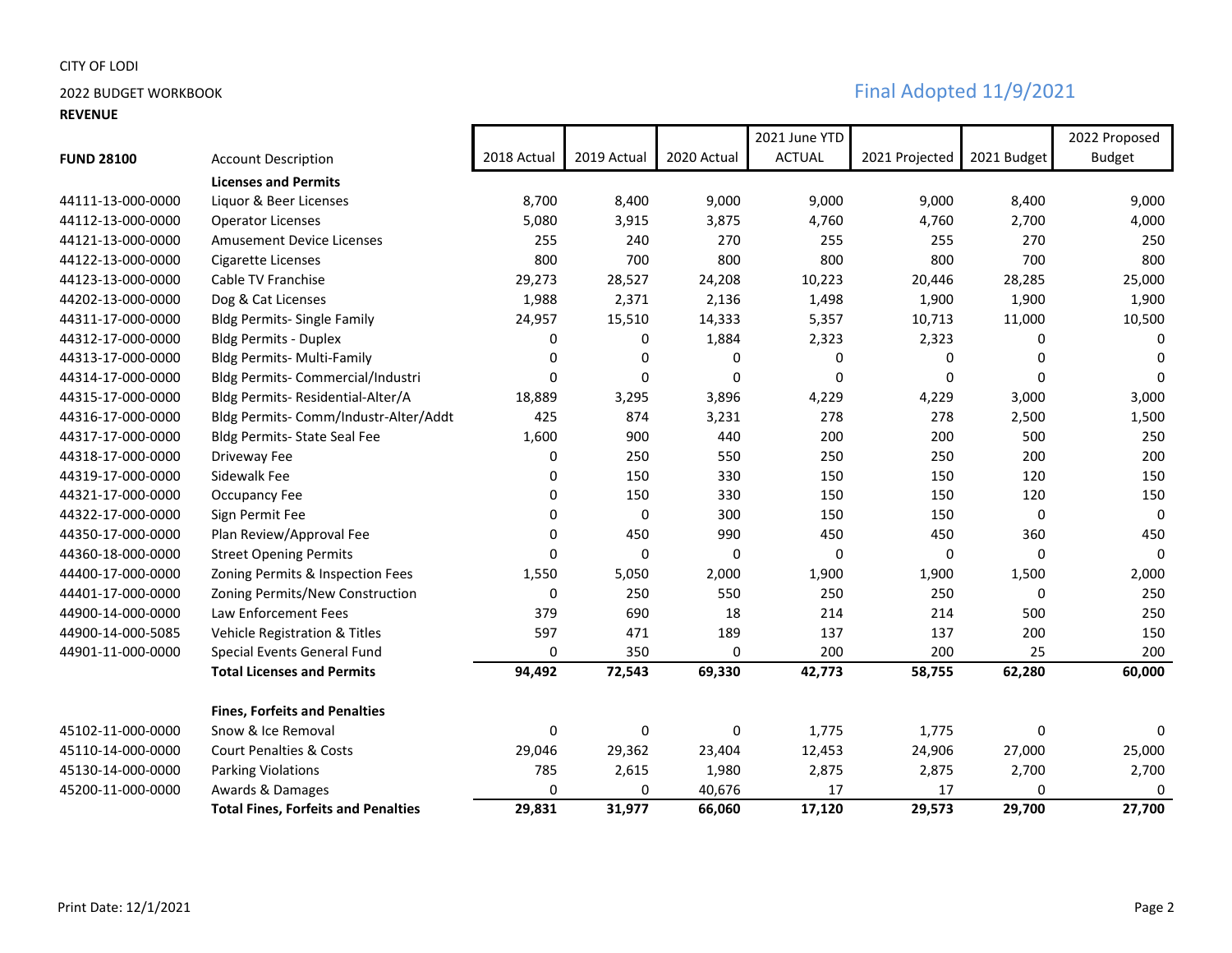**REVENUE**

|                   |                                               |              |              |              | 2021 June YTD |                |              | 2022 Proposed |
|-------------------|-----------------------------------------------|--------------|--------------|--------------|---------------|----------------|--------------|---------------|
| <b>FUND 28100</b> | <b>Account Description</b>                    | 2018 Actual  | 2019 Actual  | 2020 Actual  | <b>ACTUAL</b> | 2021 Projected | 2021 Budget  | <b>Budget</b> |
|                   | <b>Public Charges for Services</b>            |              |              |              |               |                |              |               |
| 46112-13-000-0000 | Copy Fees                                     | 311          | 179          | 253          | 67            | 134            | 200          | 130           |
| 46113-13-000-0000 | <b>Assessment Letter Fees</b>                 | 2,247        | 1,680        | 1,680        | 1,260         | 1,680          | 1,500        | 1,600         |
| 46210-14-000-0000 | Law Enforcement Public Service Fees           | 435          | 810          | 609          | 683           | 750            | 750          | 680           |
| 46215-14-000-0000 | Provision of Service Law Enforcement          | 21,848       | 2,080        | $\Omega$     | 0             | 0              | $\Omega$     | 0             |
|                   | <b>Total Public Charges for Services</b>      | 24,840       | 4,748        | 2,542        | 2,010         | 2,564          | 2,450        | 2,410         |
|                   | <b>Intergovernmental Charges for Services</b> | 0            | $\mathbf 0$  | 0            | 0             | 0              | 0            | 0             |
|                   | <b>Total Intergovern Charges for Services</b> | $\mathbf{0}$ | $\mathbf{0}$ | $\mathbf{0}$ | $\mathbf{0}$  | $\mathbf{0}$   | $\mathbf{0}$ | $\mathbf{0}$  |
|                   | <b>Miscellaneous Revenue</b>                  |              |              |              |               |                |              |               |
| 48100-13-000-0000 | <b>Bank Interest</b>                          | 34,926       | 42,079       | 12,735       | 685           | 1,371          | 15,000       | 1,200         |
| 48100-13-000-1000 | Del Taxes/Sp Assessment interest              | $\Omega$     | 293          | 987          | 592           | 1,185          | 446          | 300           |
| 48100-13-000-6000 | Investment Income                             | 1,353        | 6,000        | 5,167        | 165           | 331            | 3,000        | 330           |
| 48100-13-000-6002 | <b>TID Advance Interest</b>                   | 2,341        | 10,252       | 10,736       | 0             | 0              | 2,000        | 0             |
| 48100-18-000-0000 | <b>Dividends</b>                              | 0            | 0            | 2,149        | $\Omega$      | 0              | $\Omega$     | <sup>0</sup>  |
| 48200-13-000-0000 | Rent                                          | 24,000       | 24,000       | 24,000       | 12,000        | 24,000         | 24,000       | 24,000        |
| 48300-17-000-0000 | <b>Property Sales</b>                         | 100          | 0            | 0            | 0             | 0              | 0            | 0             |
| 48400-13-000-0000 | <b>Insurance Recoveries</b>                   | 7,092        | 11,955       | 12,389       | 1,314         | 1,314          | 0            | $\Omega$      |
| 48500-11-000-0003 | <b>CVMIC Grants</b>                           | $\mathbf 0$  | 0            | 10,000       | 0             | 10,000         | 0            | $\Omega$      |
| 48500-13-000-0000 | Donations & Contributions                     | 682          | 0            | 0            | 0             | 0              | $\Omega$     | $\Omega$      |
| 48500-14-000-3022 | Donations & Contributions Law Enforcemer      | 0            | 350          | 165          | 150           | 150            | 0            | $\Omega$      |
| 48700-13-000-0000 | Finance Charge Revenue                        | 10,992       | 1,530        | 206          | 309           | 309            | $\Omega$     | $\Omega$      |
| 48700-18-000-0000 | <b>Scrap Sales</b>                            | 60           | 687          | 625          | 0             | 0              | 50           | 0             |
|                   | <b>Total Miscellaneous Revenue</b>            | 81,545       | 97,146       | 79,160       | 15,216        | 38,659         | 44,496       | 25,830        |
|                   | <b>Other Financing Sources</b>                |              |              |              |               |                |              |               |
| 49240-11-000-0000 | Transfer from Capital Fund                    | 59,773       | 0            | 0            | $\pmb{0}$     | 0              | 0            | 0             |
| 49300-13-000-0000 | General Fund Balance Applied                  | 0            | 0            | 0            | 0             | 0              | 0            | 152,010       |
| 49400-11-000-0000 | Sale of General Fixed Assets                  | 0            | 0            | 8,428        | 0             | 0              | 0            |               |
|                   | <b>Total Other Financing Sources</b>          | 59,773       | $\mathbf 0$  | 8,428        | $\mathbf 0$   | $\mathbf 0$    | 0            | 152,010       |
|                   |                                               | 2,133,048    | 2,088,921    | 2,402,785    | 1,978,620     | 2,293,730      | 2,308,278    | 2,429,993     |